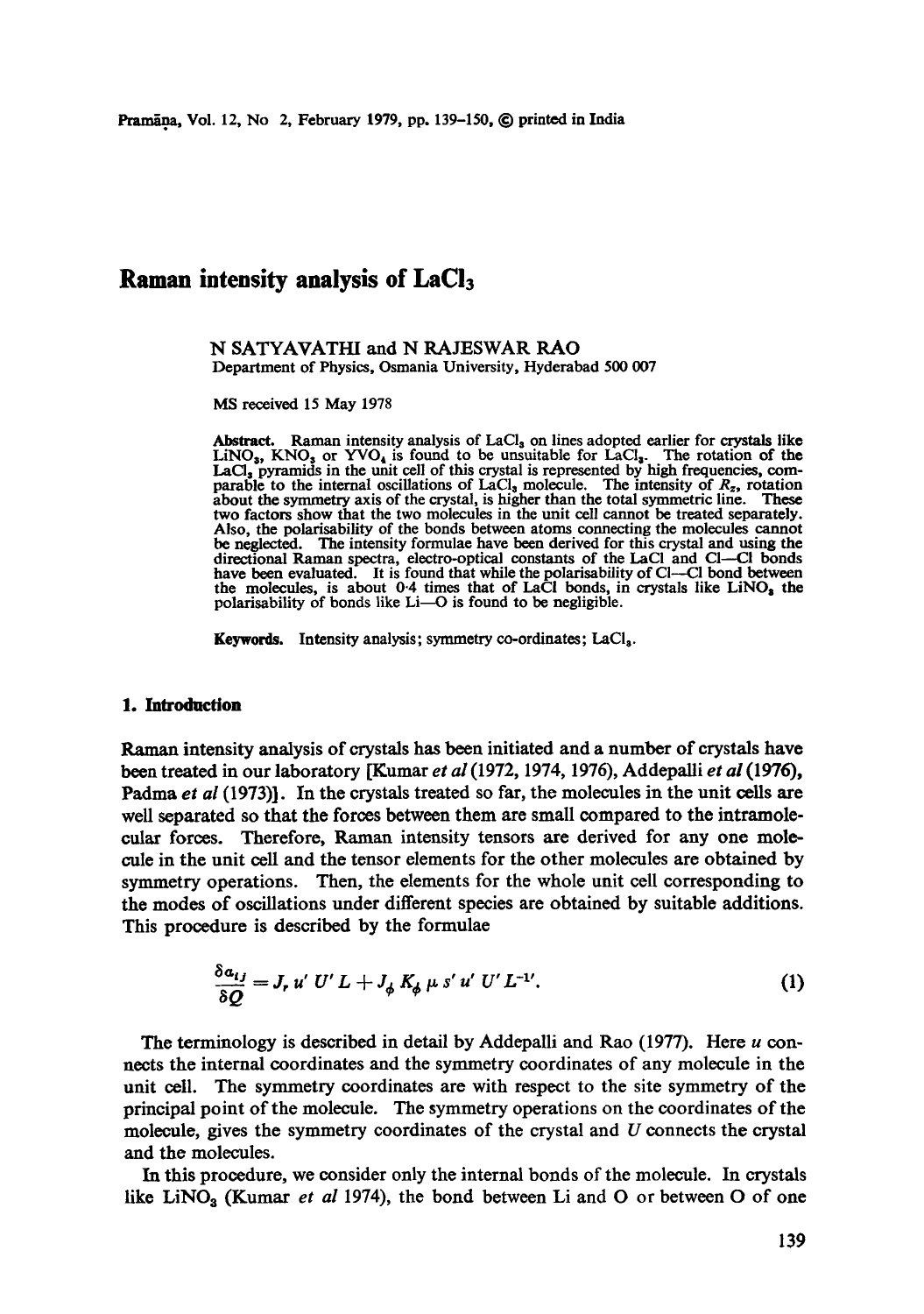molecule and of the other in the unit cell are ignored. Polarisability of only the NO bond is taken. The intensity formulae (Raman scattering tensors) have described the directional Raman spectra.

We have initially tried to derive similar formulae for LaCl<sub>3</sub>. This crystal is of symmetry  $C_{6h}^2$  and the directional Raman spectra were taken by Asawa *et al* (1968). The unit cell consists of two molecules of pyramidal symmetry related by inversion (Figure 1). The site symmetry of La atom is  $C_{3h}$ . The modes of oscillation are distributed as  $2A_g+2B_g+1E_{1g}+3E_{2g}+2A_u+2B_u+3E_{1u}+1E_{2u}$  (Murphy *et al* 1964).



$$
\alpha = 44^{\circ}
$$
,  $\beta = 43^{\circ}$ ,  $\delta = 43^{\circ}$   
\n $r_{12} = 2.9857 \text{ Å}$ ,  $r_{38}^{*} = 3.3551 \text{ Å}$ ,  $r_{23}^{*} = 3.5358 \text{ Å}$ 

Figure<sup>-1</sup>. Unit cell<sup>t</sup>of LaCl.

| 1<br>I<br>г<br>н | × |
|------------------|---|
|------------------|---|

| <b>Species</b>     | Nature of the<br>spectrum | Frequency              | Assignment                      | Intensity               |
|--------------------|---------------------------|------------------------|---------------------------------|-------------------------|
| $A_{g}$            | x(zz)y                    | $212 \text{ cm}^{-1}$  | Symmetric<br>stretching         | $\bf{0}$                |
| $A_{\mathfrak{a}}$ | x(zz)y                    | $180 \text{ cm}^{-1}$  | Rotation about<br>$C$ -axis     | $K_{\rm h} \times 4.29$ |
| $A_{g}$            | x(yy)z                    | $212 \text{ cm}^{-1}$  | Symmetric<br>stretching         | $K_1 \times 11.55$      |
| $A_{g}$            | x(yy)z                    | $180 \text{ cm}^{-1}$  | Rotation about<br>$C$ -axis     | $\bf{0}$                |
| $E_{2g}$           | x(yy)z                    | $219$ cm <sup>-1</sup> | Asymmetric<br>stretching        | $K_1 \times 7.908$      |
| $E_{2g}$           | x(yy)z                    | $108$ cm <sup>-1</sup> | Bending                         | $K_1 \times 2.134$      |
| $E_{1g}$           | x(yz)y                    | $186 \text{ cm}^{-1}$  | <b>Rotation about</b><br>X-axis | $K_2 \times 4.251$      |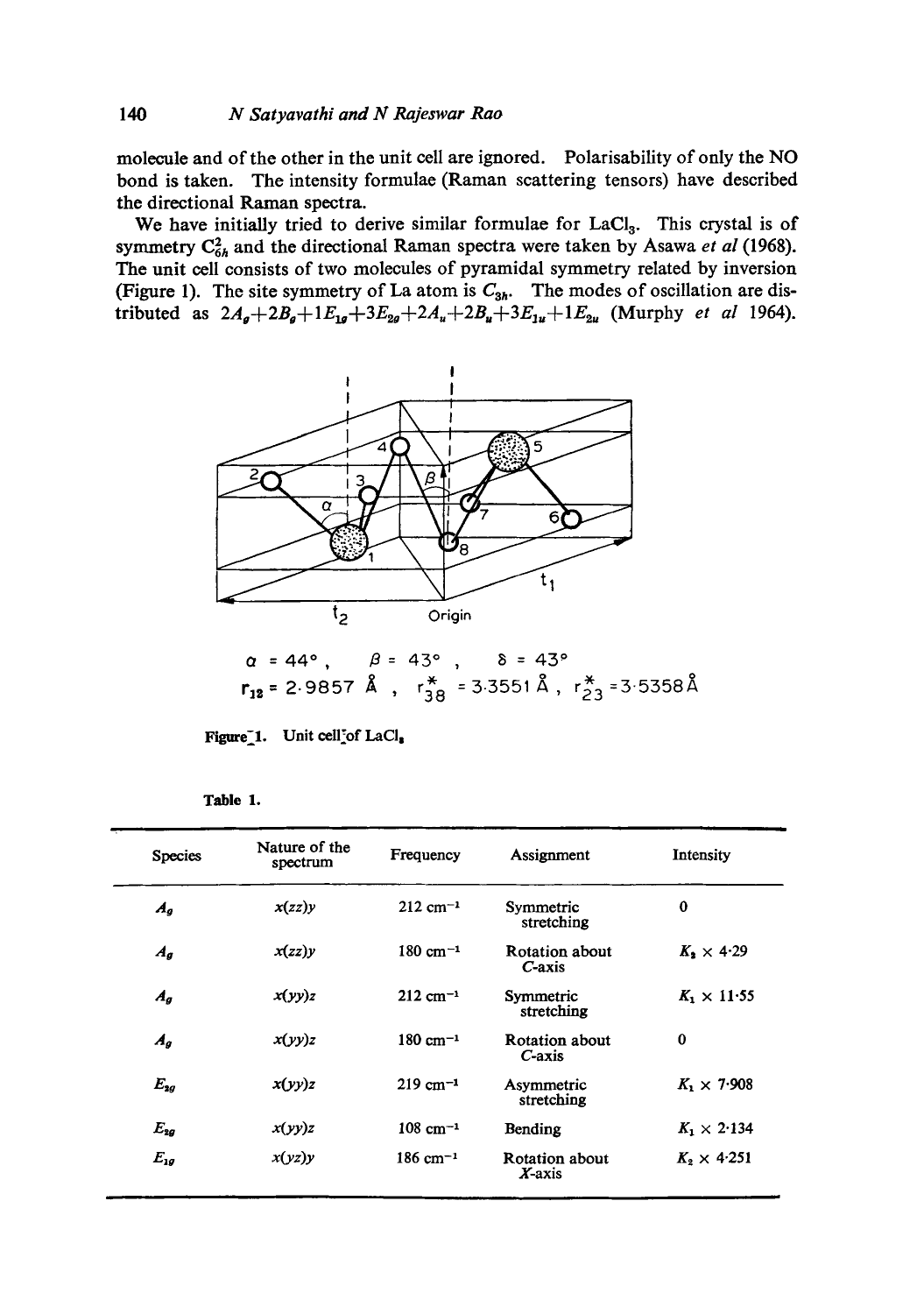The frequencies and their assignments are given in table 1. Here  $B<sub>g</sub>$  is Raman inactive.  $A<sub>g</sub>$  consists of  $v<sub>1</sub>$ , total symmetric stretching and  $v<sub>2</sub>$ , rotation about C axis  $(R<sub>z</sub>)$ . The intensity formulae have been derived as usual of LaCl<sub>3</sub> pyramids and taking the polarisability of only LaC1. It is found that these formulae do not describe the spectra adequately. The rotations of the molecule about the axis of symmetry  $R_z$ is inactive in the Raman spectrum if one takes  $C_{3v}$  symmetry. In the  $C_{6h}$  symmetry, however, it combines with the total symmetric stretching. Hence,  $R<sub>z</sub>$  can appear with a small intensity due to interaction between these modes of oscillation. But  $R<sub>z</sub>$ appears very intense in the *zz* spectrum where the total symmetric line is absent while in the *xx* spectrum  $R_z$  is absent and the total symmetric stretching  $v_1$ , is very intense. This shows that our approach is totally inadequate.

Another notable feature of the spectrum is that  $v<sub>2</sub>$  (an external oscillation) is comparable to  $v_1$ . This shows very high resistance to the rotations of the pyramids LaCl<sub>a</sub> indicating that the two pyramids in the unit cell are strongly bound to each other. The intermolecular forces are not small compared to the intramolecular forces. In the crystals treated by us earlier, e.g.  $LiNO<sub>3</sub>$ , polarisability of the intermolecular bonds, for instance between Li and O was neglected. Perhaps, in the present case polarisabilities of such bonds, like between CI of one pyramid and CI of neighbouring pyramid cannot be neglected and we now take them into account.

We shall make a departure in describing the internal and external modes of oscillation. *It is reasonable to think that all the modes of oscillation are fundamentally derivable from simple attractions between the atoms.* (This is not to be confused with the assumption of central forces). Modes like bending and rotation are produced by a system of attractions and repulsions between the atoms. So, we shall take the changes in the lengths of bonds like LaCI (like 1-2, 1-3, 1-4 and 5-6, 5-7, 5-8) in (figure 2). Cl—Cl in the pyramid (like 2-3, 3-4, 4-2 and 6-7, 7-8, 8-6), Cl—Cl between one pyramid and the other (like 3-8, and 4-7). Distances 38 and 48 are slightly different but are taken to be equal as an approximation. Distances like 1-8 between lanthanum of one pyramid and chlorine of the neighbouring pyramid are in one plane. Thus, we have five varieties of bonds, changes in their lengths, producing all the modes of oscillations.

Now, the oscillations in any unit cell are produced not only by the mutual attractions and repulsions of atoms in the unit cell, but also by all the atoms around. The potential energy of any unit cell is, (for harmonic oscillations)

$$
2V = \sum_{K} \sum_{m,n} \frac{\delta^2 V}{\delta r \, \frac{\delta m}{K_a K_b} \cdot \delta r \, \frac{\delta m}{K_c K_d}} \, \delta r \, \frac{\delta m}{K_a K_b} \, \delta r \, \frac{\delta m}{K_c K_d}
$$

Here *r*  $\frac{om}{K_nK_b}$  represents distance between the atom  $K_a$  in the zeroth (central) cell and  $K_b$ in the *m*th cell. K gives the numbering of atoms in any unit cell.  $m$  and  $n$  are the neighbouring unit cell numbers. If we take only the nearest neighbour interactions  $m$  and  $n$  can be confined to the cells in the immediate neighbourhood. In figure 2 we show the central cell 0 and cells 1, 2, 3, 4. The cell above the plane is 5 and below the plane is 6.

The Ks number from 1 to 8 and we take five different types of distances r.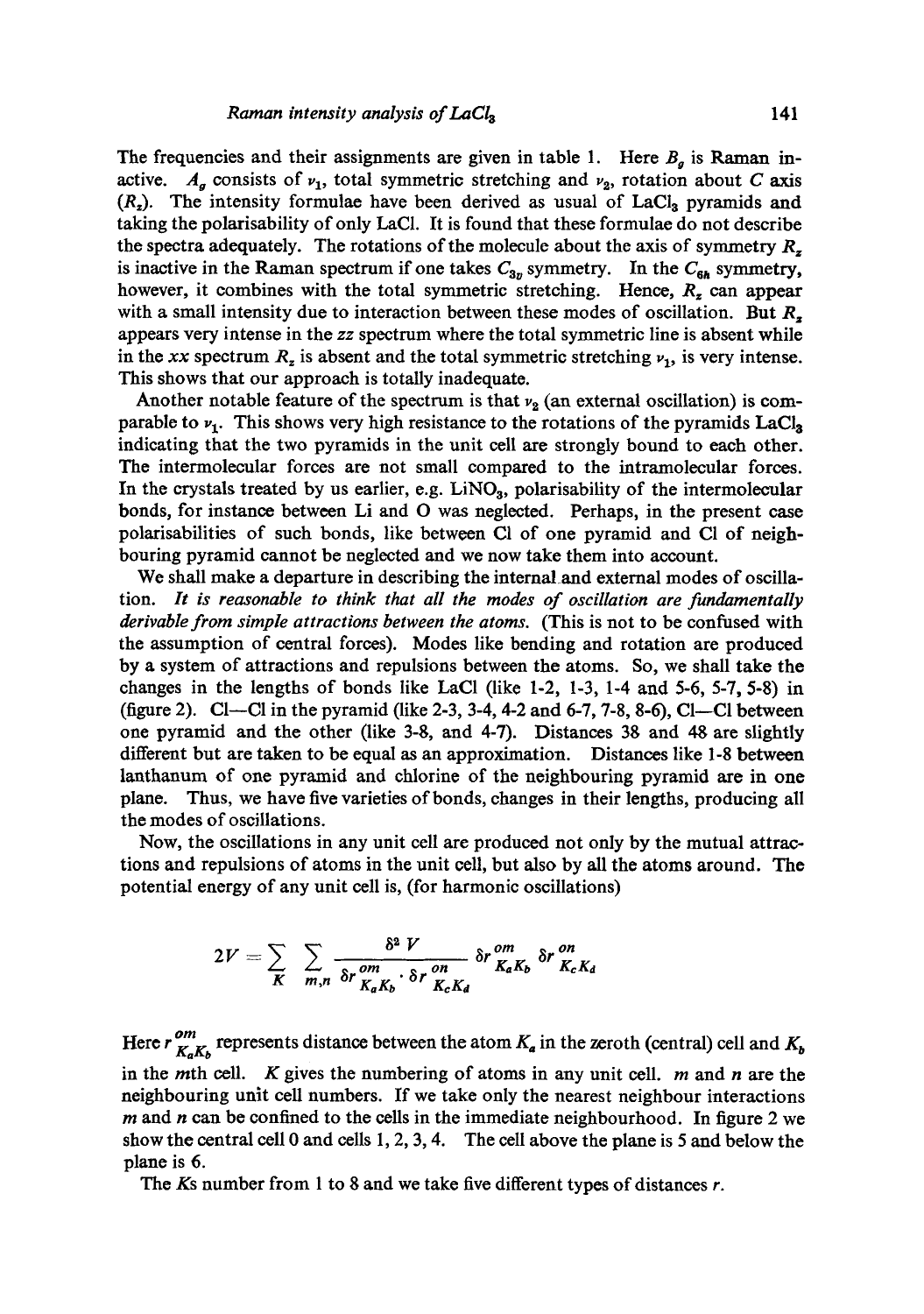

Figure 2. Unit cells of LaCl,

# 2. Symmetry co-ordinates

Symmetry coordinates representing oscillations of various species can be obtained  $as*$ 

2.1.  $A_{g}$ 

$$
S_1 = \frac{1}{2\sqrt{3}} (1^0 2^0 + 1^0 3^0 + 1^0 4^0 + 5^0 6^0 + 5^0 7^0 + 5^0 8^0 + 1^0 2^6 + 1^0 3^6 + 1^0 4^6 + 5^0 6^8 + 5^0 7^5 + 5^0 8^5)
$$

\* 1°2°, etc., are written for  $r_{13}^{\infty}$ , etc., for brevity.

142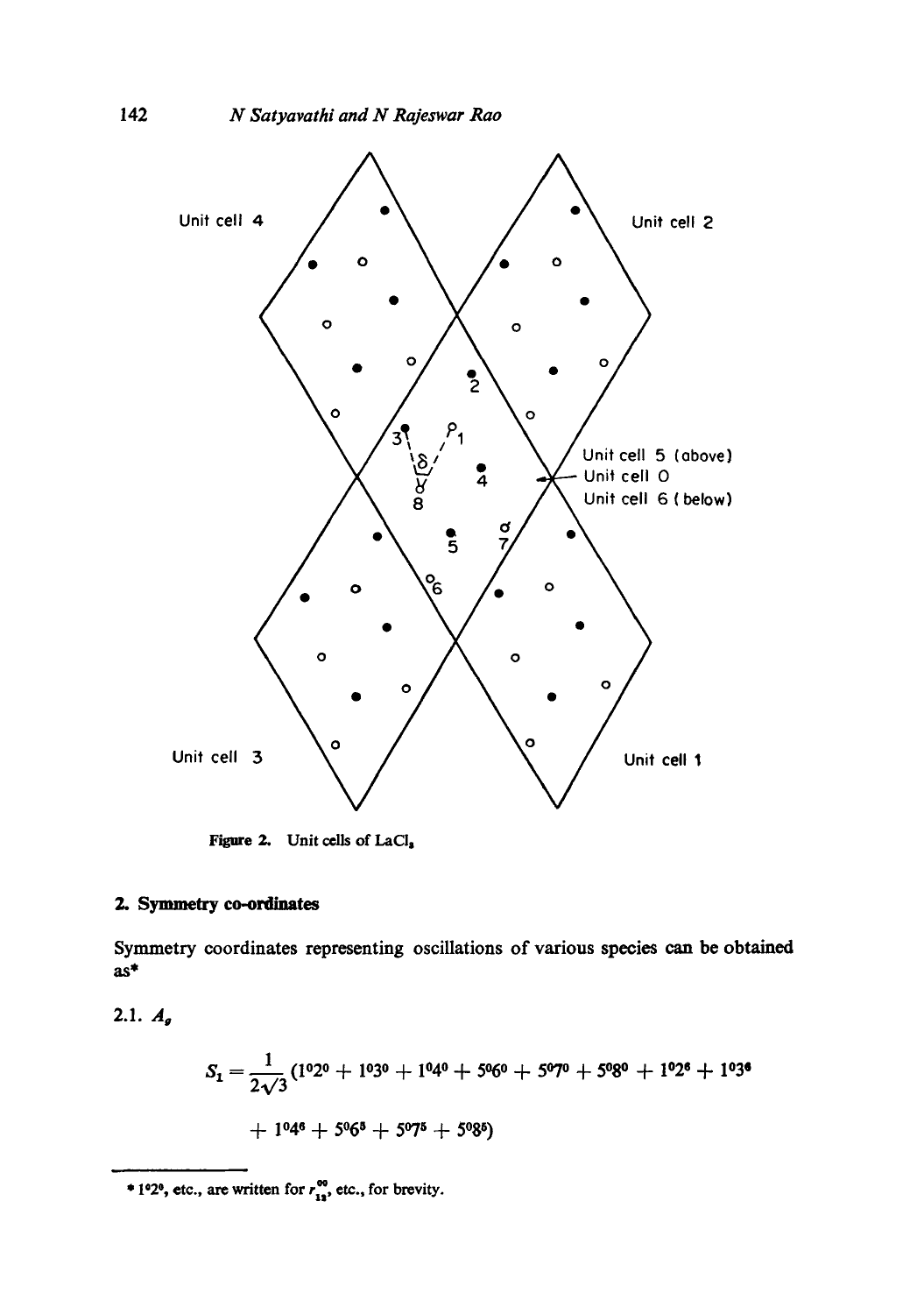*Raman intensity analysis of LaCl3* 143

$$
S_2 = \frac{1}{2\sqrt{3}}(3^{0}8^{0} + 4^{0}7^{0} + 6^{0}3^{1} + 7^{0}2^{1} + 4^{3}6^{0} + 2^{3}8^{0} + 3^{0}8^{5} + 4^{0}7^{5}
$$
  
+ 6<sup>5</sup>3 + 7<sup>5</sup>2<sup>1</sup> + 4<sup>3</sup>6<sup>5</sup> + 2<sup>3</sup>8<sup>5</sup>)<sup>1</sup>

2.2.  $E_{1g}$ 

$$
S_{3a} = \left[\frac{1}{\sqrt{24}} \left[2 \left(3^{0}8^{0} - 3^{0}8^{5} + 4^{0}7^{0} - 4^{0}7^{5}\right) - \left(6^{5}3^{1} - 6^{5}3^{1} + 7^{0}2^{1}\right)\right] - 7^{5}2^{1} + 4^{3}6^{0} - 4^{3}6^{5} + 2^{3}8^{0} - 2^{3}8^{5})]
$$
\n
$$
\left[\cos \delta + \frac{1}{2\sqrt{2}} \left[\left(6^{0}3^{1} - 6^{5}3^{1} + 7^{0}2^{1}\right) - \left(4^{3}6^{0} - 4^{3}6^{5} + 2^{3}8^{0} - 2^{3}8^{5}\right)\right] \sin \delta
$$
\n
$$
S_{3b} = \left[\frac{1}{2\sqrt{2}} \left(6^{0}3^{1} - 6^{5}3^{1} + 7^{0}2^{1} - 7^{5}2^{1}\right) - \left(4^{3}6^{0} - 4^{3}6^{5} + 2^{3}8^{0} - 2^{3}8^{5}\right)\right] \times
$$
\n
$$
\cos \delta - \frac{1}{\sqrt{24}} \left[2 \left(3^{0}8^{0} - 3^{0}8^{5} + 4^{0}7^{0} - 4^{0}7^{5}\right) - \left(6^{0}3^{1} - 6^{5}3^{1} + 7^{0}2^{1} - 7^{0}2^{1} + 4^{3}6^{0} - 4^{3}6^{5} + 2^{3}8^{0} - 2^{3}8^{5}\right)\right] \sin \delta.
$$

2.3.  $E_2$ 

$$
S_{4a} = \frac{1}{2\sqrt{6}} \left[ 2 \left( 1^0 2^0 + 1^0 2^6 + 5^0 6^0 + 5^0 6^5 \right) - \left( 1^0 3^0 + 1^0 3^6 + 1^0 4^0 + 1^0 4^6 + 5^0 7^0 + 5^0 7^5 + 5^0 8^0 + 5^0 8^5 \right) \right],
$$
  
\n
$$
S_{4b} = \frac{1}{2\sqrt{2}} \left[ \left( 1^0 4^0 + 1^0 4^6 + 5^0 8^0 + 5^0 8^5 \right) - \left( 1^0 3^0 + 1^0 3^6 + 5^0 7^0 + 5^0 7^5 \right) \right].
$$
  
\n
$$
S_{5a} = \frac{1}{2\sqrt{3}} \left[ 2 \left( 3^0 4^0 + 7^0 8^0 \right) - \left( 2^0 3^0 + 2^0 4^0 + 6^0 7^0 + 6^0 8^0 \right) \right],
$$
  
\n
$$
S_{5b} = \frac{1}{2} \left[ \left( 2^0 3^0 + 6^0 7^0 \right) - \left( 2^0 4^0 + 6^0 8^0 \right) \right],
$$
  
\n
$$
S_{6a} = \frac{1}{2\sqrt{3}} \left[ 2 \left( 4^0 5^0 + 1^0 8^0 \right) - \left( 5^0 2^3 + 5^0 3^1 + 7^0 1^1 + 6^0 1^3 \right) \right],
$$
  
\n
$$
S_{6b} = \frac{1}{2} \left[ \left( 5^0 3^1 + 7^0 1^1 \right) - \left( 5^0 2^3 + 6^0 1^3 \right) \right].
$$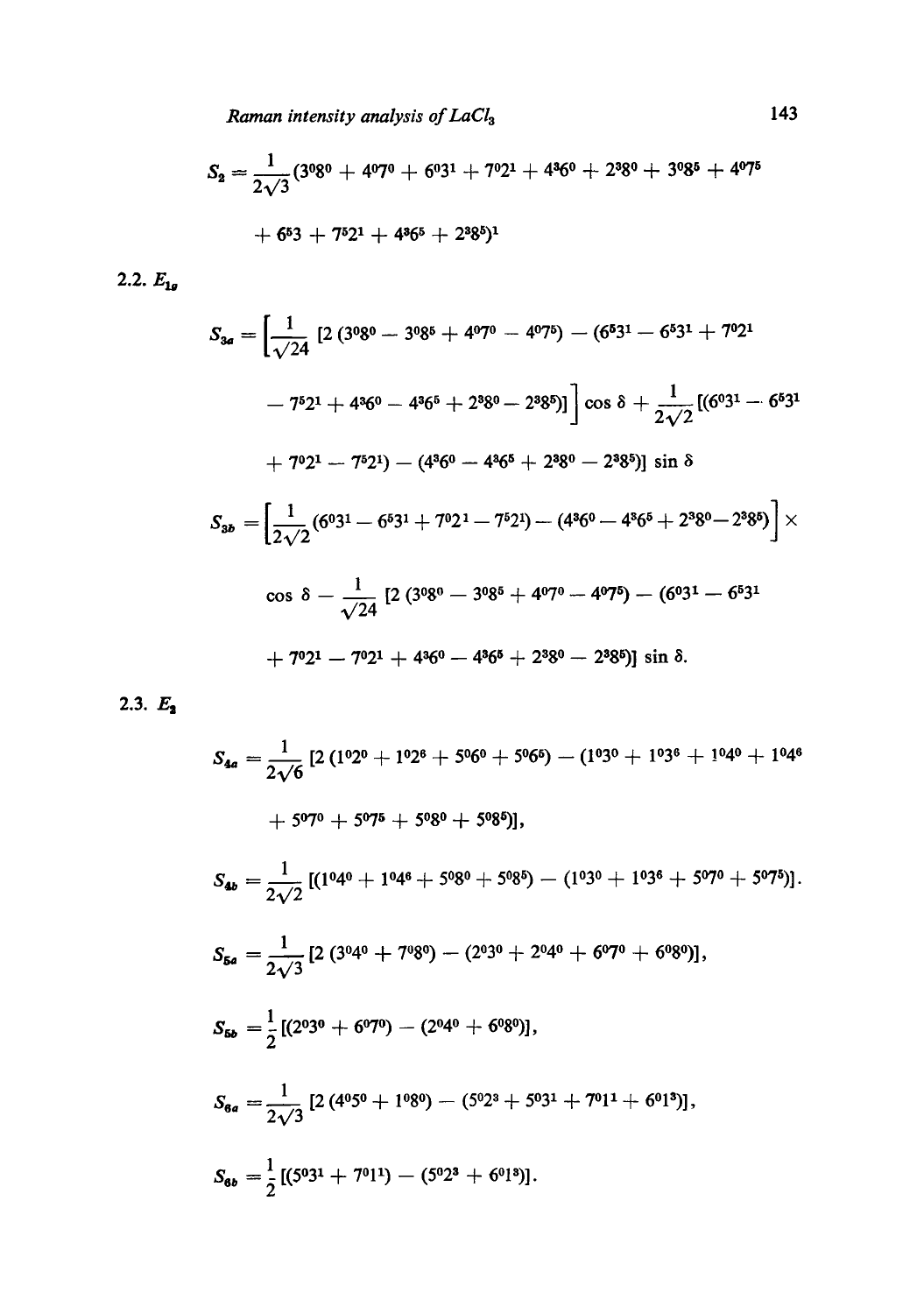On plotting these symmetry coordinates, the following (figures 4a and 4b) modes of oscillations are obtained. Since we assume oscillations in various unit cells to be in unison, while plotting the above modes, displacements of similar atoms in different cells are all given to the equivalent atom in the central cell-



Figure 3. Resultant of displacements



Figure 4a. Modes of oscillations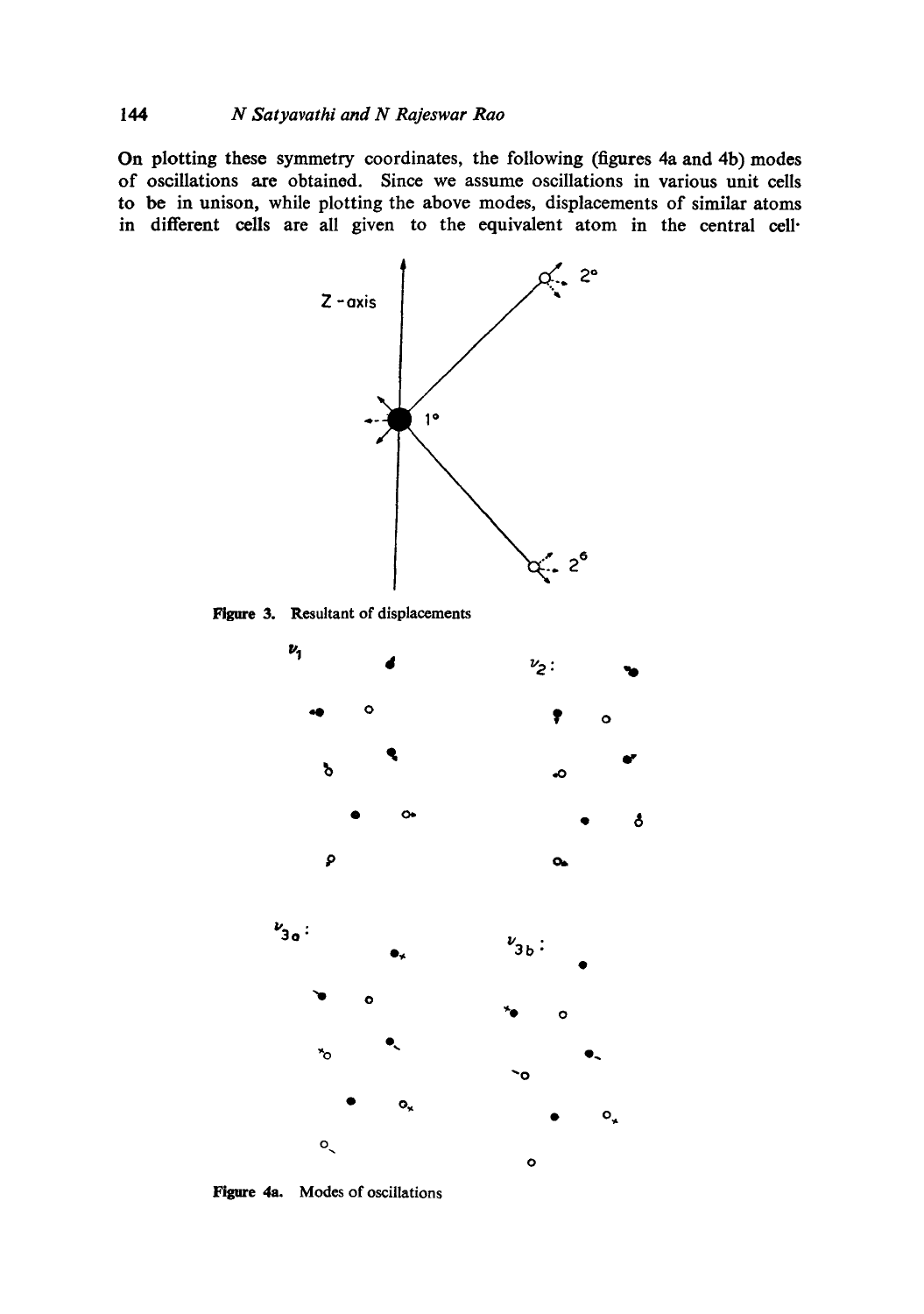

**Figure 4b. Modes of oscillations** 

For instance, in figure 3, the displacements  $1^{\circ}2^{\circ}$  and  $1^{\circ}2^{\circ}$  are shown. Since  $2^{\circ}$  and  $2^{\circ}$ are similar atoms in the unit cells 6 and 0, both the displacements are given to both the atoms. Adding the displacement of  $2<sup>6</sup>$  to  $2<sup>0</sup>$  (dotted line), the resultant displacement is found to be horizontal. Similarly the resultant displacement of 1 is also horizontal. Adding the three horizontal displacements of 1, due to  $1^02^0+1^02^6$ ,  $1^{\circ}3^{\circ}+1^{\circ}3^{\circ}$  and  $1^{\circ}4^{\circ}+1^{\circ}4^{\circ}$ , one can see that atom 1 remains stationary while 2, 3, 4 spread out in the horizontal plane. One can also imagine that this mode of oscillation is the same in all the unit cells. The symmetry coordinates thus graphically represent the modes of oscillations shown in figure 4.

### **3. Intensity formulae**

In deriving the intensity formulae using polarisabilities of bonds La--Cl and Cl--Cl in the pyramid and also CI--CI between two pyramids, i.e., bonds like  $r_{12}$ ,  $r_{23}$  and  $r_{38}$  in figure 1, are taken. The formulae derived are:

 $3.1. A_{q}$ 

$$
a'_{xx} = a'_{yy} = \left[ \frac{\sqrt{3}}{r_1} \sin^2 2a (a_{11} - a_{12}) \mu_{Cl} - \frac{8\sqrt{3}}{r_2} \sin \beta \sin a \cos \delta \cos^2 \beta \right]
$$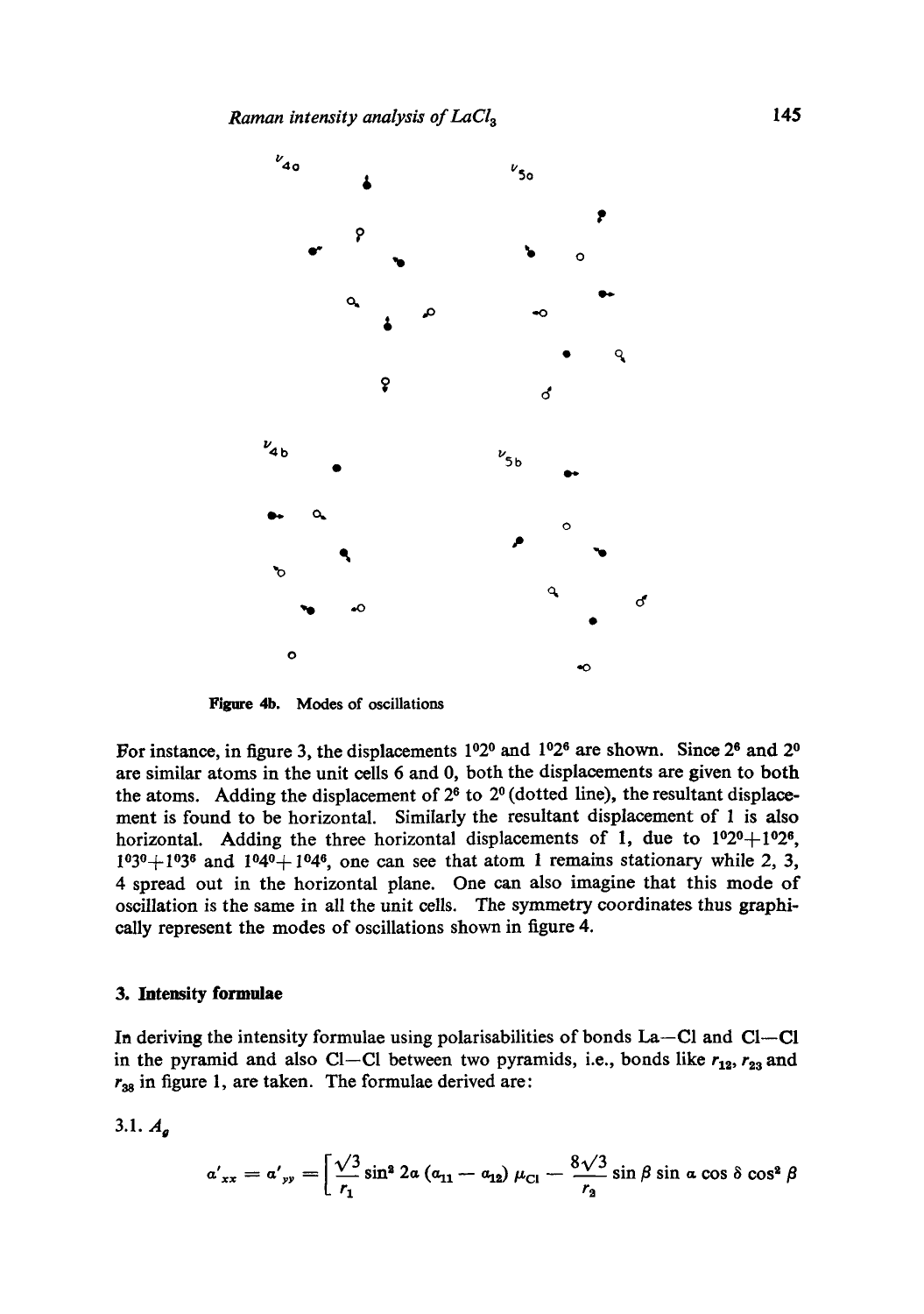N Satyavathi and N Rajeswar Rao

$$
\times (a_{21} - a_{22}) \mu_{C1} L_{i1}^{-1} + \frac{\sqrt{3}}{r_2} \sin^2 2\beta (a_{21} - a_{22}) \mu_{C1} L_{i2}^{-1}
$$
  
+ 
$$
[\sqrt{3} \sin^2 a (a'_{11} - a'_{12}) + 2\sqrt{3} a'_{12}] L_{1i}
$$
  
+ 
$$
[\sqrt{3} \sin^2 \beta (a'_{21} - a'_{22}) + 2\sqrt{3} a'_{22}] L_{2i},
$$
  

$$
a'_{zz} = \left[ \frac{-2\sqrt{3}}{r_1} \sin^2 2a (a_{11} - a_{12}) \mu_{C1} + \frac{16\sqrt{3}}{r_2} \sin \beta \sin a \cos \delta \cos^2 \beta \right]
$$
  

$$
\times (a_{21} - a_{22}) \mu_{C1} L_{i1}^{-1} - \frac{2\sqrt{3}}{r_2} \sin^2 2\beta (a_{21} - a_{22}) \mu_{C1} L_{i2}^{-1}
$$
  
+ 
$$
[\sqrt{3} \cos^2 a (a'_{11} - a'_{12}) + 2\sqrt{3} a'_{12}] L_{1i}
$$
  
+ 
$$
[\sqrt{3} \cos^2 \beta (a'_{21} - a'_{22}) + 2\sqrt{3} a'_{22}] L_{2i}. \quad i = 1, 2
$$

3.2.  $E_{1a}$ 

$$
a'_{yz} = -\frac{\sqrt{3}}{\sqrt{2}} \cdot \frac{\sin 4\beta}{r_2} (a_{21} - a_{22}) \mu_{Cl} L_{11}^{-1} + \frac{\sqrt{3}}{\sqrt{2}} \cdot \sin 2\beta (a'_{21} - a'_{22}) L_{11}
$$

3.3.  $E_{2a}$ 

$$
a'_{xx} = \left[\frac{\sqrt{6}}{r_1}\sin^2 a \left(3 \sin^2 a \mu_{La} - 2 \cos^2 a \mu_{Cl}\right) (a_{11} - a_{12})
$$

$$
- \frac{3}{\sqrt{2}r_3} \sin a \mu_{Cl} (a_{31} - a_{32})\right] L_{i1}^{-1} + \left[\frac{3\sqrt{3}}{2r_3} (a_{31} - a_{32}) \mu_{Cl} + \frac{3}{r_1} \sin a \left(2 - \sin^2 a\right) (a_{11} - a_{12}) \mu_{Cl}\right] L_{12}^{-1}
$$

$$
i = 1, 2
$$

$$
- \frac{\sqrt{3}}{\sqrt{2}} \sin^2 a \left(a'_{11} - a'_{12}\right) L_{1i} + \frac{\sqrt{3}}{2} \left(a'_{31} - a'_{32}\right) L_{2i}.
$$

Here,  $r_1 = r_{12}$ ,  $r_2 = r_{38}$  and  $r_3 = r_{23}$ .  $a_{11}$  is the polarisability of  $r_1$  along its length and  $a_{12}$  perpendicular to it.  $a_{21}$ ,  $a_{22}$  and  $a_{31}$ ,  $a_{32}$  are similarly for  $r_2$  and  $r_3$ .  $a, \beta$ , and  $\delta$  are angles shown in figure 2.

It is interesting to see that the coefficients of  $L^{-1}$  elements in  $A_{q}$  follow the rule  $a_{xx}+a_{yy}+a_{zz}=0$  as expected.

As already stated, an interesting feature of the spectrum of LaCl<sub>3</sub> is the large intensity of the line  $v_2$  compared to  $v_1$  in  $a_{zz}$  spectrum. This cannot be understood if we do not introduce  $a_{21}$  and  $a_{22}$ . Without this,  $\nu_1$  would be always stronger than  $\nu_2$ . Introduction of these additional parameters helps in accounting for intense  $v_2$  in zz.

It may be mentioned at this stage that though we expect 3 lines in  $E_{2g}$ , the spectrum

146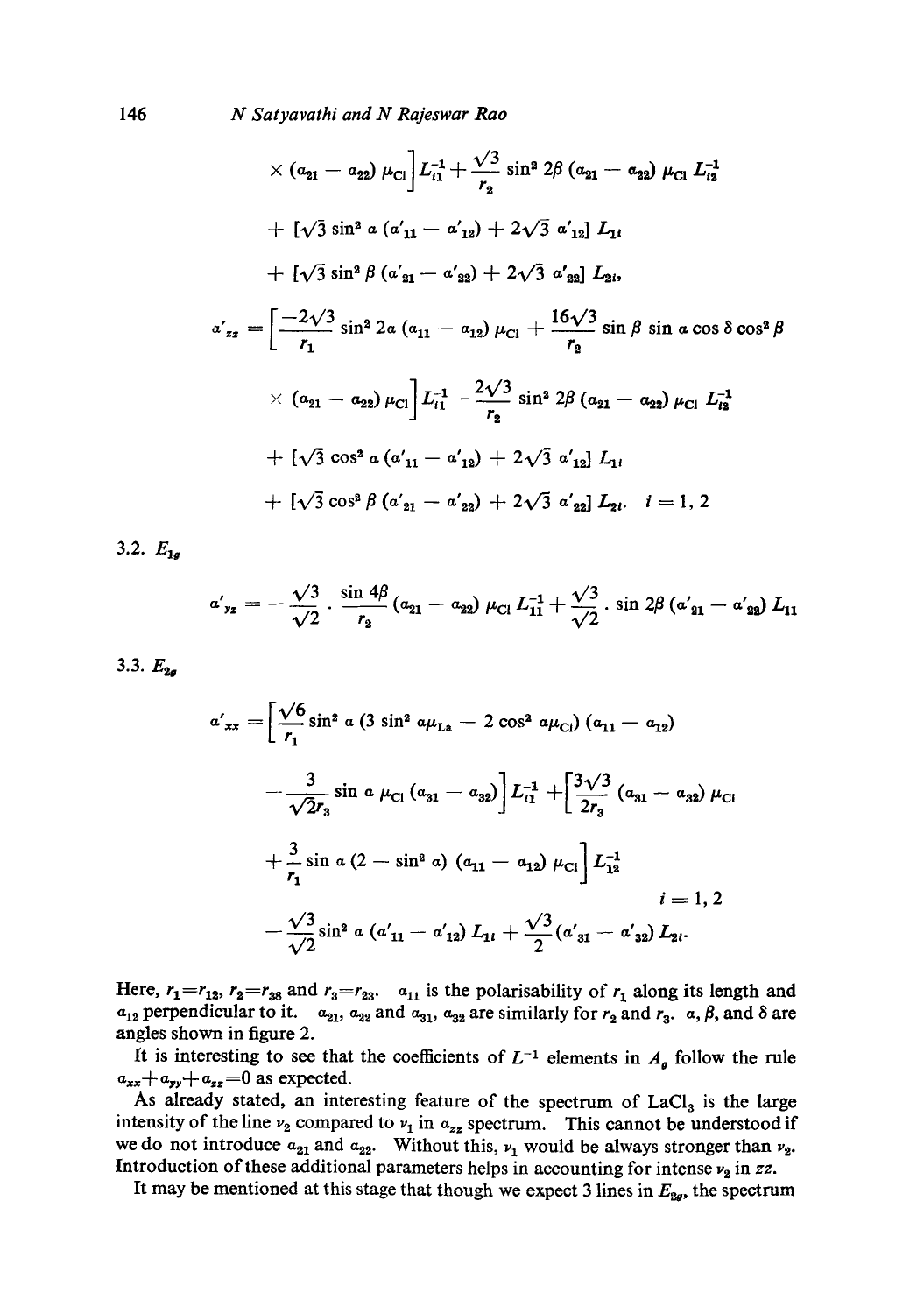shows only 2 ( $v_4$  and  $v_5$ ). The other line ( $v_6$ ) is a relative movement of La and Cl group in the  $x$  or  $y$  directions. This cannot be constructed from the symmetry coordinates obtained from  $r_{12}$ ,  $r_{23}$  or  $r_{38}$ . Its low intensity shows that it is a function of interaction  $L$  elements which are low. This again suggests that the frequency also is very low. This line is, therefore, ignored.

#### **4. Intensity analysis**

The areas under the various Raman lines in the spectra published by Asawa *et al*  (1968) are determined and  $a_{xx}$ , etc. are evaluated and given in table 1. It is not known whether the spectra were taken under identical conditions. Therefore, the constants of proportionality may be different for different spectra.  $a_{xx}$ ,  $a_{zz}$  and  $a_{yz}$  are therefore, multiplied by constants  $K_1$ ,  $K_2$  and  $K_3$ . The electro-optical constants  $(a_{11}-a_{12}), (a_{21}-a_{22}),$  etc. to be determined are larger (8) than the equations available (7) --four of  $A_g$ , 1  $E_{1g}$  and 2 in  $E_{2g}$ . Ultimately, the number of unknowns is 11 including the proportionality constants and the equations are 7. There are two equations like  $a_{xx}+a_{yy}+a_{zz}=0$  one each for  $v_1$  and  $v_2$ . We now try to determine a relation between the Ks. The spectra taken are [following Porto's 1966 notation], *x(zz)y*  for  $A_g$ ,  $x(yy)z$  for  $A_g + E_{2g}$ ,  $x(yx)y$  for  $E_{2g}$ , and  $x(yz)y$  for  $E_{1g}$ . Another spectrum  $x(yx)z$  contains  $\nu_1$  which is prohibited. Hence, it is taken to be defective and is not used.  $x(zz)y$  and  $x(yz)y$ , and  $x(yx)y$  are taken under an identical set-up and hence assumed to be taken under identical conditions. This makes  $K_2 = K_3$ . According to the selection rules for  $E_{2g}$ , yx and yy spectra should show the same intensity for the common lines. Hence, for any common line  $v_4$ , if  $A_1$  is the area in *yy* spectrum and  $A_2$  in *yx*,  $K_1A_1 = K_2A_2$ . This relationship is checked for  $v_5$ . These two equations among Ks add up to 11 equations, to solve for 11 unknowns. But the equations do not contain any numerical terms free from unknowns. Therefore, one can determine only their ratios.

This analysis assumes that it is possible to evaluate  $L$  elements. In our analysis of other crystals e.g. Addepalli and Rao (1970), we avoided determination of force constants from which L elements have to be determined using equations, like *I'I=A'GA*  for each species, I is the column vector of  $\alpha'_{ij}$  for all frequencies in any species and  $A$  the column vector of coefficients of  $L$  elements.  $I'$  and  $A'$  are transposes of  $I$ and  $\Lambda$ . If the electro-optical elements are so few that one equation for each species is sutficient to determine them this procedure is good. It is possible to avoid determination of  $F$  elements, from the secular equation. (It may be recalled that  $F$  elements in a secular equation are always larger than the frequencies thus introducing uncertainty in their determination). But, when the electro-optical constants are many we are obliged to use all the equations and this uncertainty cannot be avoided.

L elements can also be determined from  $LL' = G$ . Here since L is an unsymmetrical matrix and  $G$  is symmetrical, there are fewer  $G$  elements and larger  $L$  elements. Torkington (1949) suggested neglecting upper half diagonal  $L$  elements if the  $Ls$  are arranged in the decreasing order of frequency and if some frequencies are large and others small. In the present ease the frequencies are of the same order of magnitude and therefore, the upper and lower half L elements also will be of the same order of magnitude. We have now assumed that the  $L$  matrix is symmetrical. Then, we have the  $G$  equations necessary to evaluate all the  $L$  elements. The  $L$  elements are thus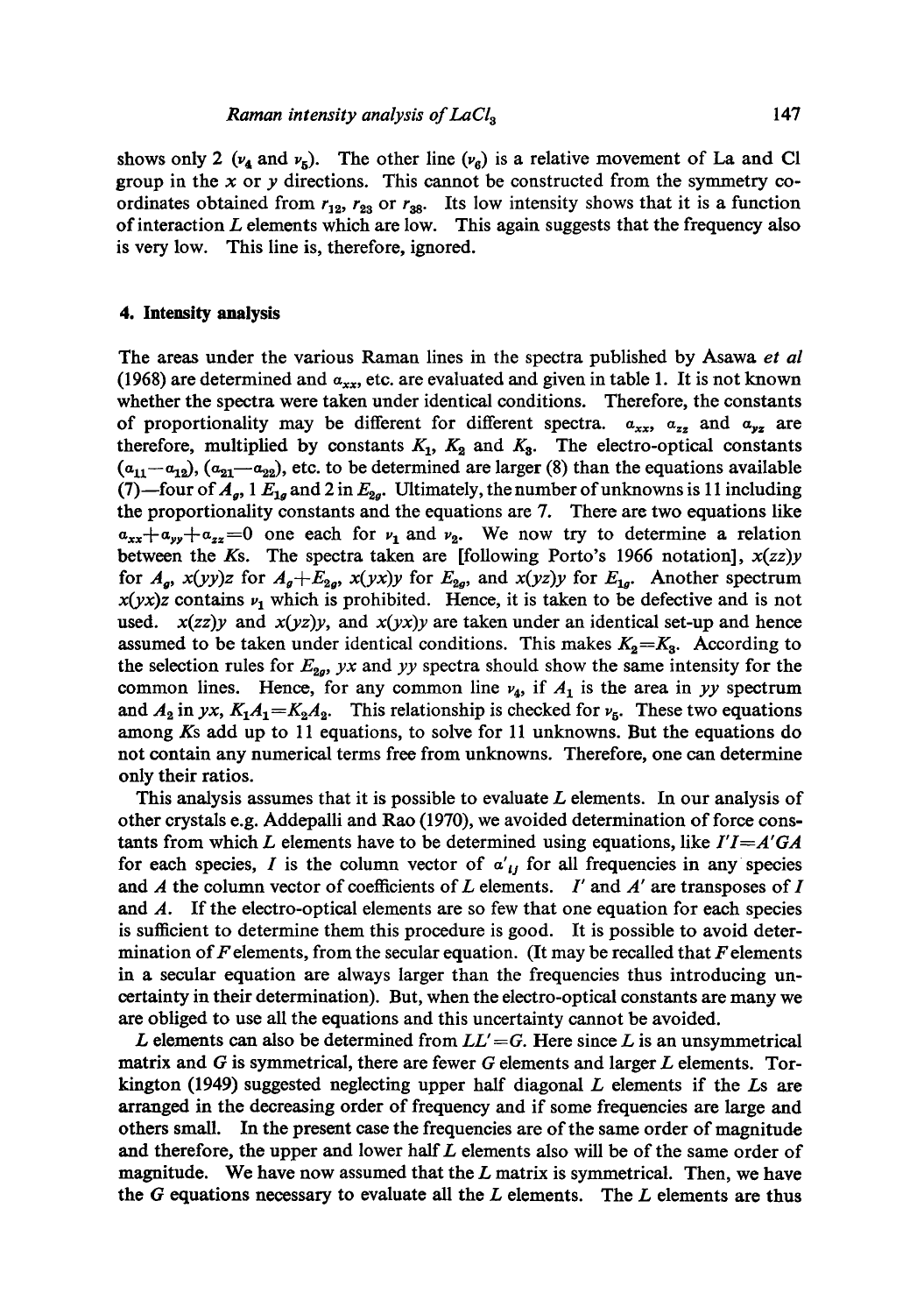calculated and substituted in the intensity equations. The intensity equations now become.

4.1.  $A_{a}$ 

$$
\alpha'_{yy}=11.544789 \text{ K} = 1.0318610 \times 10^{-1} (a_{11}-a_{12})-1.7652411 \times 10^{-1} (a_{21}-a_{22})
$$
  
+9.8320215 \times 10^{-2} (a'\_{11}-a'\_{12})+4.075027 \times 10^{-1} a'\_{12}  
+4.0754448 \times 10^{-2} (a'\_{21}-a'\_{22})+1.7524197 \times 10^{-1} a'\_{22},

$$
0 = -4.5355917 \times 10^{-2} (a_{11} - a_{12}) + 1.5342966 \times
$$
  
\n
$$
10^{-2} (a_{21} - a_{22}) + 4.2281506 \times 10^{-2} (a'_{11} - a'_{12}) + 1.7524197 \times
$$
  
\n
$$
10^{-1} a'_{12} + 9.2717658 \times 10^{-2} (a'_{21} - a'_{22}) +
$$
  
\n
$$
3.9868102 \times 10^{-1} a'_{22}.
$$

$$
a'_{zz} = 0 = -2.0637221 \times 10^{-1} (a_{11} - a_{12}) + 3.5304822 \times
$$
  
\n
$$
10^{-1} (a_{21} - a_{22}) + 2.1086226 \times 10^{-1} (a'_{11} - a'_{12}) + 4.075027 \times
$$
  
\n
$$
10^{-1} a'_{12} + 9.3733073 \times 10^{-2} (a'_{21} + a'_{22}) + 1.7524197 \times
$$
  
\n
$$
10^{-1} a'_{22}.
$$

$$
5.4489996 \text{ K} = 9.0711835 \times 10^{-2} (a_{11} - a_{12}) - 3.068593 \times 10^{-1} (a_{21} - a_{22})
$$
  
+9.0678954 \times 10^{-2} (a'\_{11} - a'\_{12}) + 1.7524197 \times 10^{-1} a'\_{12}  
+2.132457 \times 10^{-1} (a'\_{21} - a\_{22}) + 3.986810 \times 10^{-1} a'\_{22}.

4.2.  $E_{1g}$ 

$$
a'_{yz}=5.401620726 \text{ K} = -6.4024497 \times 10^{-3} (a_{21}-a_{22}) + 1.6471028 \times 10^{-1} (a'_{21}-a'_{22}).
$$

4.3.  $E_{2a}$ 

$$
\mathbf{a'}_{yy} = \mathbf{K} \times 7.907509903 = 4.5628689 \times 10^{-2} (a_{11} - a_{12}) + 5.1096697 \times 10^{-4} (a_{31} - a_{32}) + 1.1422504 \times 10^{-1} (a'_{11} - a'_{12}) + 3.6028042 \times 10^{-2} (a'_{31} - a'_{32}),
$$

$$
\mathbf{K} \times 2.134012 = 1.0440723 \times 10^{-1} (a_{11} - a_{12}) + 6.7186384 \times 10^{-12} (a_{31} - a_{32})a - 2.458657 \times 10^{-2} (a'_{11} - a'_{12}) + 1.3351394 \times 10^{-1} (a'_{31} - a'_{32}).
$$

Two more equations using  $a_{xx}+a_{yy}+a_{zz}=0$  are obtained. Now, the  $a_{ij}$  values can have +or --signs. We start with  $A_g$  and  $E_{1g}$  species. These 7 equations contain 7 unknowns including K. Variations of these signs of  $E_{1g}$  and  $A_g$  ultimately give only two different sets which are by themselves nearly equal. Here we assume that in general intensities in a given species have the same sign. Substituting them in  $E_{2g}$ the other two constants are also evaluated. However, since  $E_{2g}$  intensities also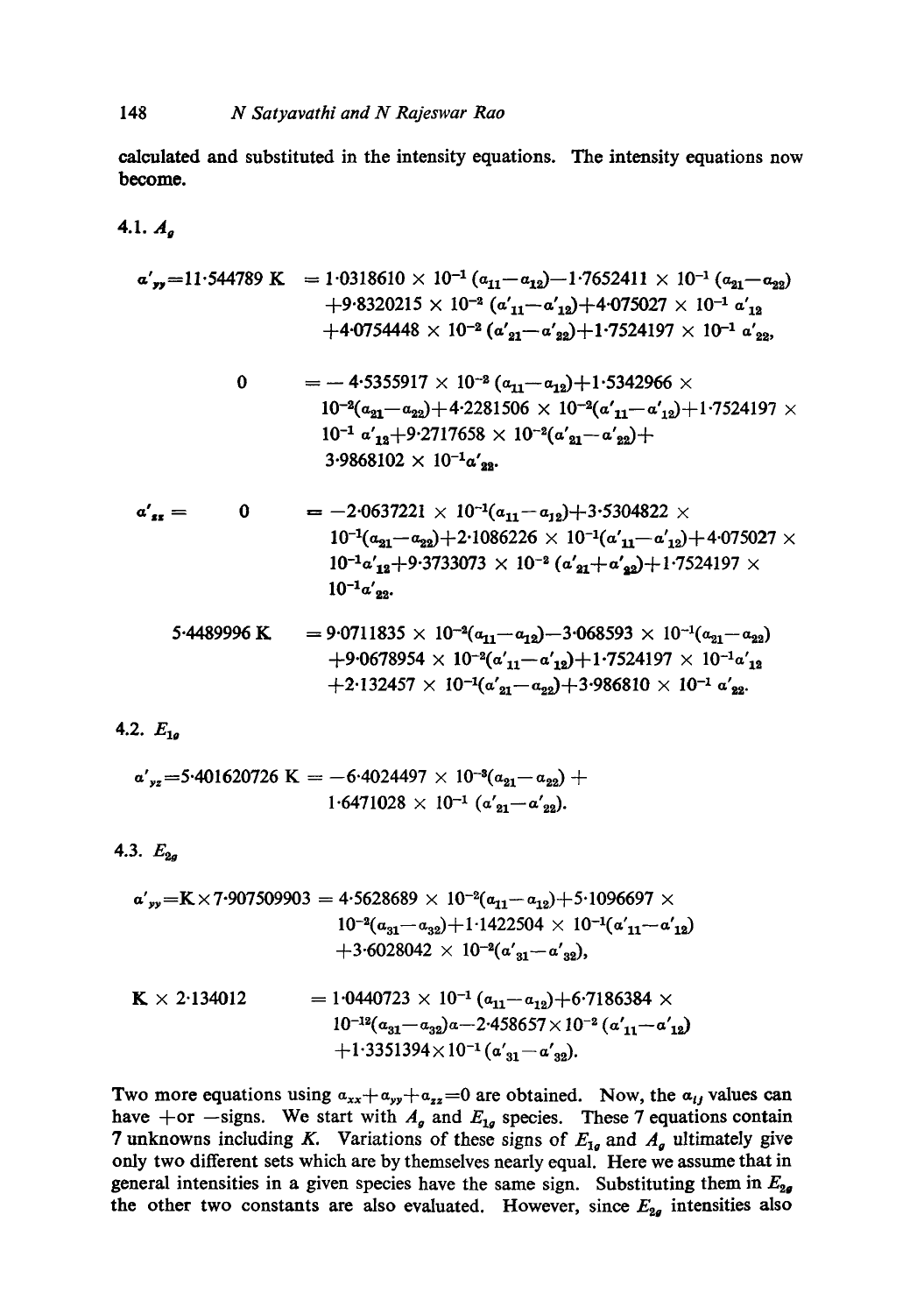involve +or -- signs, for each set of values for  $A_g$  and  $E_{1g}$ , we get two sets for  $E_{2g}$ .

| 1st set                                                                                                       | 2nd set                |
|---------------------------------------------------------------------------------------------------------------|------------------------|
| $\frac{a'_{12}}{a} = -0.31$<br>$a_{11}-a_{12}$                                                                | $-0.29$                |
| $\frac{a'_{11} - a'_{12}}{a} = 0.91$<br>$a_{11} - a_{12}$                                                     | 0.90                   |
| $\frac{a'_{22}}{a_{11}-a_{12}} = 5.9 \times 10^{-11}$                                                         | $-0.2 \times 10^{-3}$  |
| $\frac{a'_{21}-a'_{22}}{a_{11}-a_{12}} = 4.6 \times 10^{-3}$                                                  | $-0.36 \times 10^{-7}$ |
| $\frac{a_{21}-a_{22}}{a_{22}}=0.40$<br>$a_{11}-a_{12}$                                                        | 0.38                   |
| $\frac{K}{a_{11}-a_{12}} = -0.33 \times 10^{-3}$                                                              | $0.46 \times 10^{-8}$  |
| $\frac{a_{31}-a_{32}}{a_{32}} = -3.95$ (with $E_{2g}$ + ve)<br>$a_{11} - a_{12} = -3.81$ (with $E_{2a}$ – ve) | $-3.7$<br>$-3.9$       |
| $a'_{31} - a'_{32} = 1.37$ (with $E_{2g}$ + ve)<br>$\overline{a_{11}-a_{12}}$ 1.31 $E_{2g}$ -ve)              | 1.26<br>1.34           |

Here  $\alpha'_{21}$  and  $\alpha'_{22}$  (polarisability changes with the bond 2 distance) are very small. This means that the polarisability of bond is equal to the sum of the polarisabilities of the two atoms, while for bonds 1 and 3 the intervening electrons are perhaps playing a part.

Substitution of one of the sets into the intensity equations will be very instructive and they are given below.

YY

$$
-3.8179 \times 10^{-2} = 1.0318 - 0.7006 + 0.8993 - 1.2706 + 0.01867
$$
  
+1.0372 × 10<sup>-10</sup>  
0 = -0.4536 + 0.6089 + 0.3868 - 0.5464 + 0.004249 + 2.3596 × 10<sup>-10</sup>.

*Zg* 

$$
0 = -2.0637 + 1.4012 + 1.9288 - 1.2706 + 0.004296 + 1.0372 \times 10^{-10},
$$
  
-1.8020 × 10<sup>-2</sup> = 0.9071 - 1.2179 + 0.8294 - 0.5464 + 0.009772  
+ 2.3597 × 10<sup>-10</sup>

Here, we see that the individual values on the right of these equations are high compared to those on the left. The intensities of  $v_1$  and  $v_2$  are in fact only due to